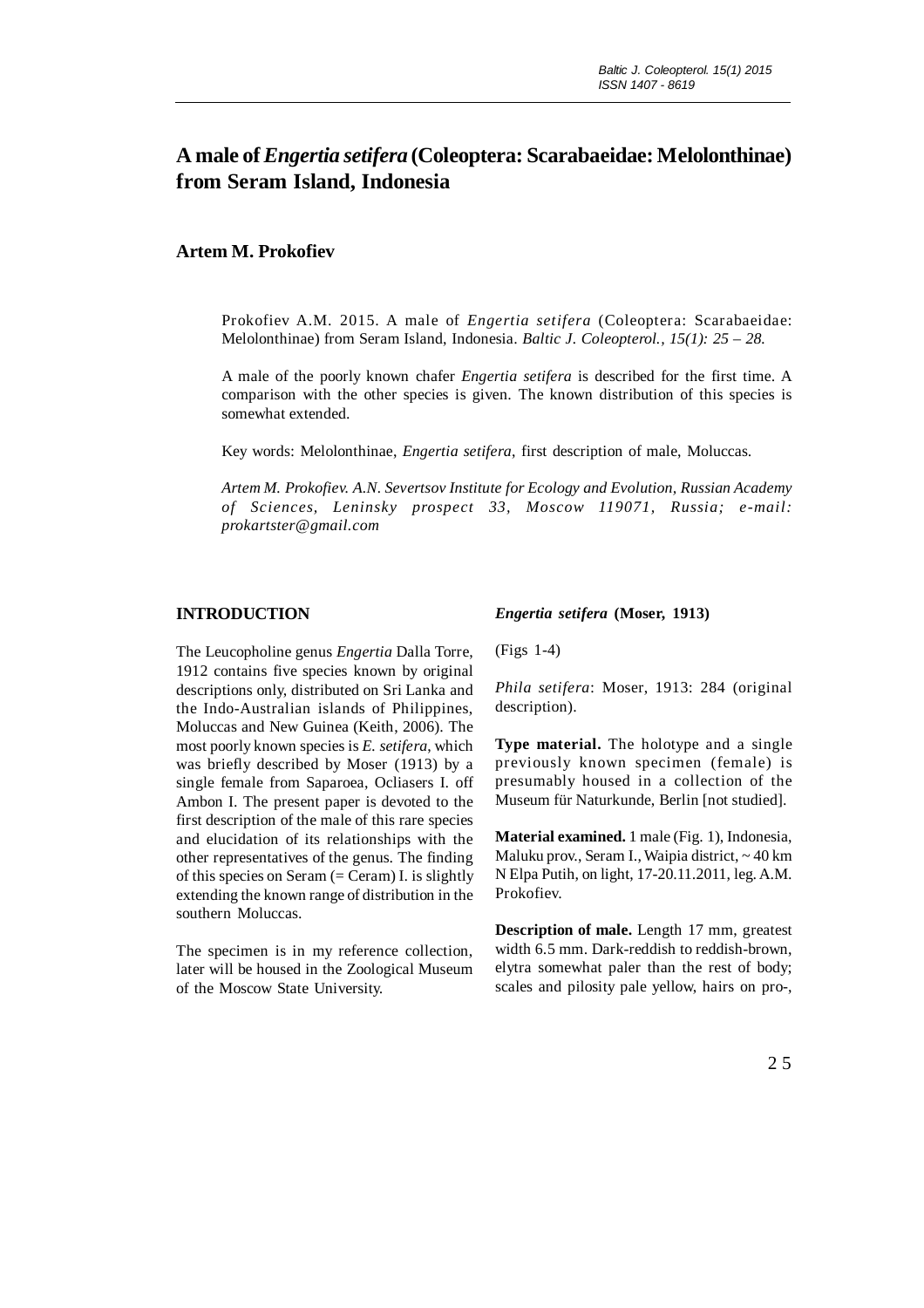meso- and metasterna, fore and middle legs and hind coxae pale orange.

Clypeus pentagonal, with anterior margin bluntly pointed, surface roughly but not densely and somewhat unevenly punctured; punctures setigerous, setae slightly broadened (scalelike). Fronto-clypeal suture conspicuous, slightly carinate, angularly concave in the middle, where frons being somewhat longitudinally carinate on a short distance. Frons and vertex roughly rugoso-punctate along the fronto-clypeal suture and the inner margins of the eyes, rather deeply but sparsely and unevenly punctured mesially to glabrous along the midlength; punctures setigerous. There are long semi-erect not dense hairs in anterior part of frons between eyes and fronto-clypeal suture, very dense patches of lanceolate scales on each side along the inner sides of eyes and at the outer thirds of posterior half of vertex, and few sparse scale-like setae in the middle of the dorsal surface of head; ocular canthus with a brushlike patch of moderately long hairs and few scale-like setae. Antennae 10-jointed, with 5 jointed club, which is almost equal to the length of antenna; 6<sup>th</sup> and 10<sup>th</sup> joints indistinctly shorter than the intermediate ones;  $5<sup>th</sup>$  joint with a short anterior process; club joints strongly shagreened, funicle joints glabrous. Last joint of maxillary palpi elongately fusiform, very narrow, with a long and narrow impression on its outer side. Labrum very scarcely bilobed, densely setose but lacking scales; mentum deeply concave anteriorly.

Pronotum distinctly narrower than the base of elytra, 1.6 times as broad as long, broadest in middle; sides more convergent anteriad than posteriad; sides straight anteriad, but weakly sinuate before posterior angles; anterior angles almost straight; posterior angles obtuse, shortly rounded but conspicuous. Anterior margin of pronotum bisinuate, posterior margin strongly convex in its middle third, weakly sinuate in lateral thirds; all sides of pronotum unbordered. Anterior margin of pronotum possesses the rather long very dense hairs, somewhat shortened toward middle; sides of pronotum with a row of moderately long sparse hairs. Pronotum finely and very unevenly punctured, punctures setigerous; surface of pronotum with a pair of very indistinct small impressions on each side just laterad from mid-length and a pair of larger and more pronounced (especially posteriormost one) impressions on middistance from mid-length to side margin of pronotum. There are rather dense patches of lanceolate scales in these impressions; lateral thirds of posterior margin of pronotum are bordered with the moderately densely sitting lanceolate scales; sides of pronotum bear a narrow band of scale-like setae; in the rest, surface of pronotum is extremely sparsely covered by scale-like setae and few lanceolate scales. Scutellum broadly rounded apically, glabrous except 2-4 rows of setigerous punctures bearing scale-like setae along its outer margin. Elytra with 5 distinct costae, of which  $2<sup>nd</sup>$  and  $3<sup>rd</sup>$  ones being most pronounced; basis of elytron with a swelled border. Interspaces shallowly, unevenly and unequally punctured; punctures setigerous; each puncture being much darker (almost black) than surface; costae completely glabrous. Interspaces and the apical border of elytra are covered with moderately sparse scale-like setae, which are slightly broader in discal interspaces rather than along sides. Pygidium moderately densely covered by moderately short adpressed hairs and with very sparse and small elongately ovoid scales. Sterna densely covered with rather long adpressed hairs; legs hairy only except few narrows scales near apical tips on lower surface of fore and middle femora, sparse lanceolate scales on lower surface of hind femora, and rare setiform scales on hind tibiae. Abdomen moderately densely covered with moderately long adpressed hairs and sparse lanceolate scales not concentrated along the mid-line.

Protibiae unidentate; spur short and thick; middle and hind tibiae very gracile; apex of hind tibiae with 12 distant bristles. Tarsal joints 1-4 shortened, especially of fore tarsi;  $1<sup>st</sup>$  joint of hind tarsi 1.5 times longer than the second one.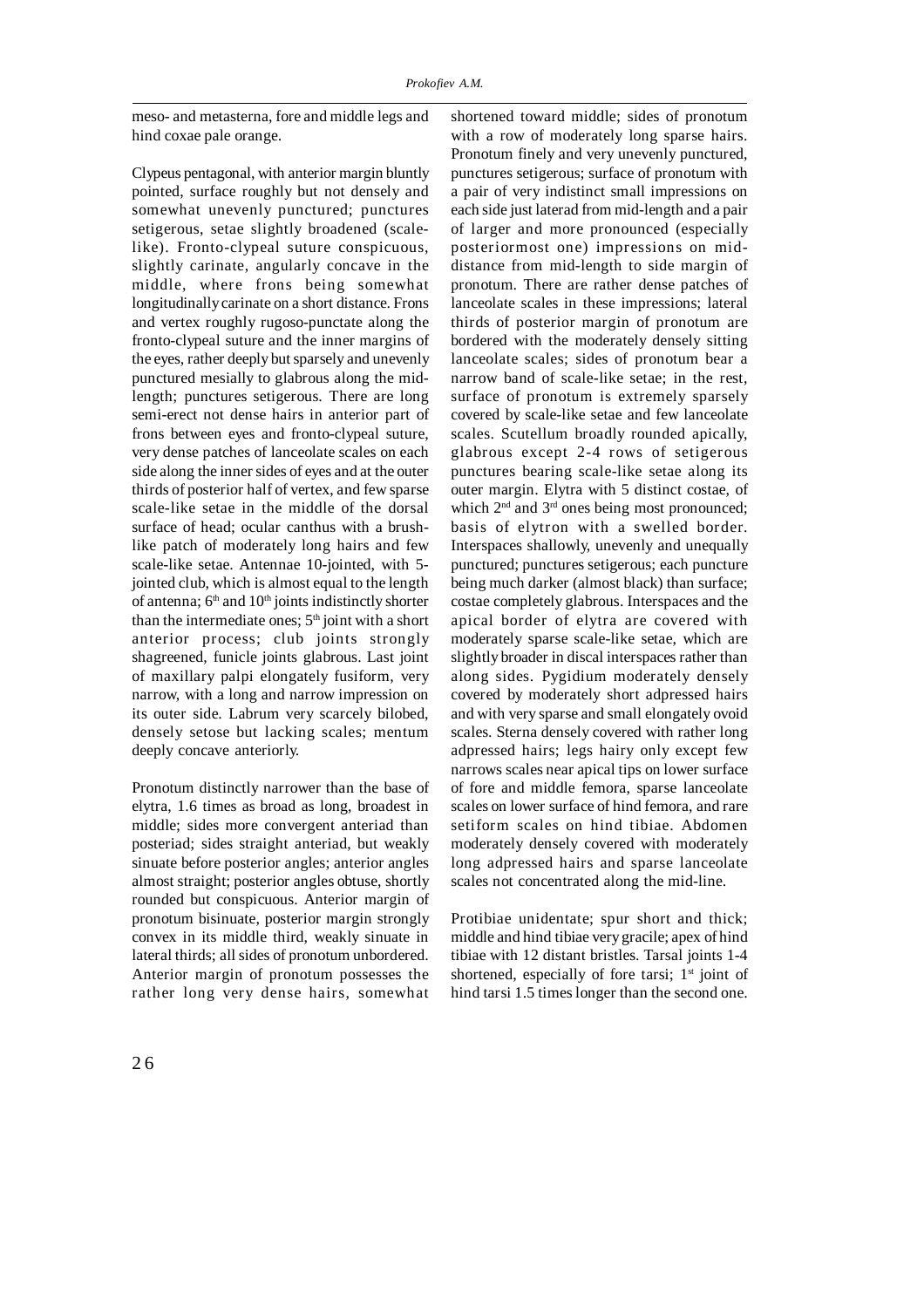

Figs 1-5. *Engertia setifera* (1-4) and *E. papuana*, New Guinea: Sentani (5), males: 1 – dorsal view; 2-5 – aedeagus: 2 – lateral view; 3 – dorsal view; 4, 5 – tips of parameres, lateral view. Scale bars:  $1 - 3$  mm;  $2$ ,  $3 - 0.5$  mm (common bar);  $4$ ,  $5 - 0.25$  mm (common bar).

Claws bidentate, with lower lobe slightly closer to the upper one than to the base and almost parallel to the upper one, distinctly shorter but as broad as the latter.

Aedeagus as on figs 2, 3; ventral margin of parameres distinctly angulate before tip (figs 2, 4).

**Female.** See Moser (1913: 284). Moser described the female as: "nigra,…, elytris pedibusque fuscis…flabello feminae parvo, 4 articulato…prothorace…punctis setas albas ferentibus…18 mm"; in the other details reported in the original description, the type female is identical to the male described above.

**Diagnosis.** This species differs from the other *Engertia* in the presence mostly of setae instead of scales dorsally and in a very weak scalation ventrally. It is most similar to *E. amboinae* (Brenske, 1897) and *E. papuana* (Moser, 1913) in the presence of 5-jointed club in the males, in the shape of the clypeus and disposition of the scale/setae patches on the dorsal surface, and in the shape of the aedeagus. In contrast to the aforementioned species, the labrum of *E. setifera* is very indistinctly bilobed